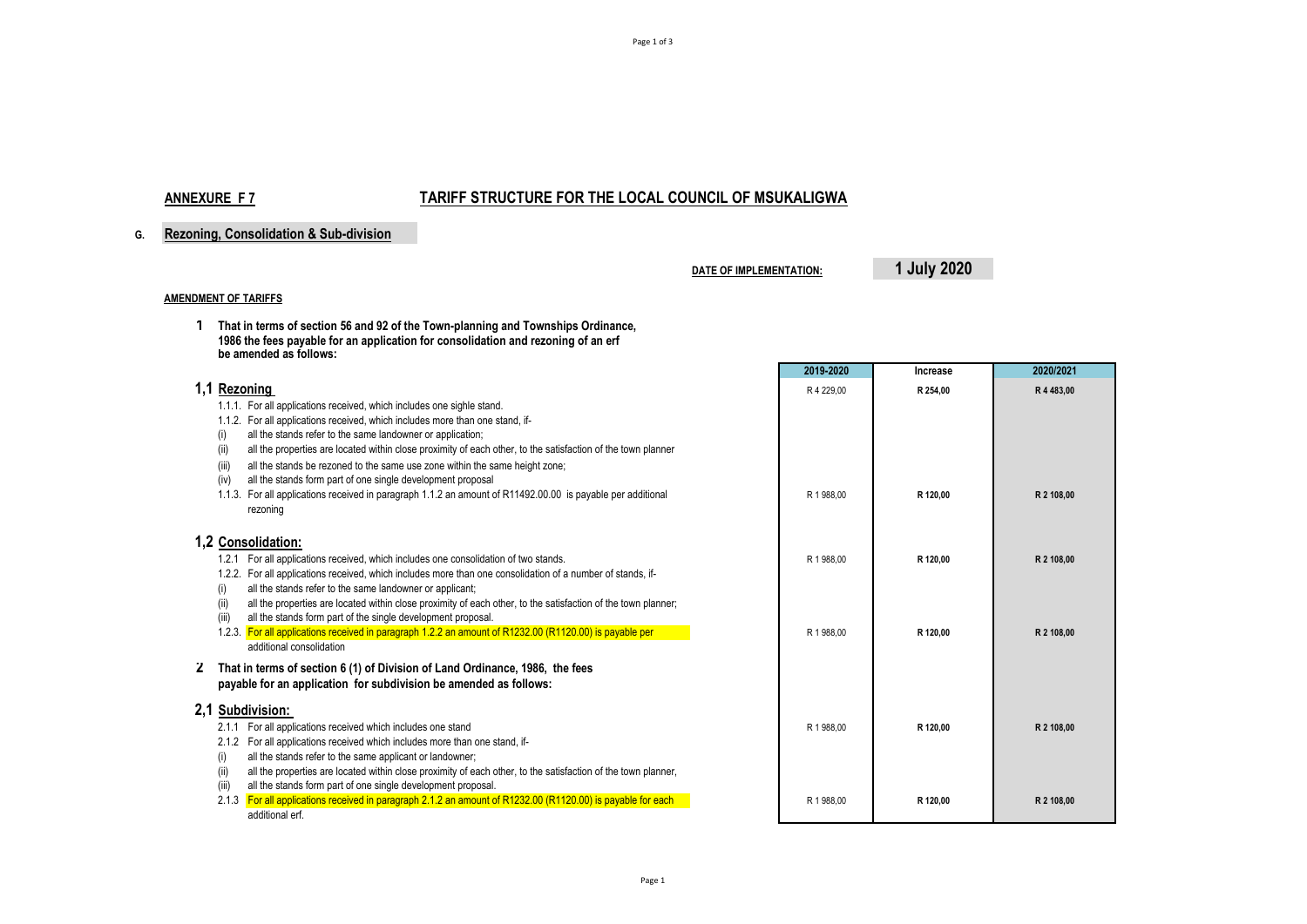## **TARIFF STRUCTURE FOR THE LOCAL COUNCIL OF MSUKALIGWA**

| 3. | <b>Application for Township Establishment:</b>                                                                                                                                                                                           |             |            |             |
|----|------------------------------------------------------------------------------------------------------------------------------------------------------------------------------------------------------------------------------------------|-------------|------------|-------------|
|    | In terms of section 96 & 108 of the Town Planning and Township Ordinance, 1986, the fees payable for an                                                                                                                                  | 2019-2020   | Increase   | 2020/2021   |
|    | application for Township Establishment be amended as follows:                                                                                                                                                                            |             |            |             |
|    | 3.1 Greenfields                                                                                                                                                                                                                          | R 8 297,00  | R 498,00   | R 8795,00   |
|    | 3.2 Brownfields/formalization                                                                                                                                                                                                            | R 8 297.00  | R498.00    | R 8 795.00  |
| 4. | Application for Special Consent Useage are as follows:<br>That in terms of the Ermelo Town Planning Scheme, 1982, the fees payable for application for Special Consent<br>Useage are as follows:<br><b>Special Consent Useage</b><br>4.1 | R 4 229,00  | R 254,00   | R 4 483,00  |
| 5. | Application for the Extension of Township Boundaries:<br>That the fees payable for application for the Extension of Township Boundaries be amended as follows:<br><b>Extension of Township Boundaries</b><br>5.1                         | R 16 672.00 | R 1 001,00 | R 17 673,00 |
| 6. | <b>Amendment of Township Establishment Application:</b><br>That the fees payable for application for the Extension of Township Boundaries be amended as follows:<br>If already approved by the Municipality<br>6.1                       | R 16 672.00 | R 1 001,00 | R 17 673,00 |
|    | 6,2<br>If not yet approved by the Municipality                                                                                                                                                                                           | R 5 058,00  | R 304,00   | R 5 362.00  |
| 7. | Application for the Division of A Township:<br>That the fees payable for application for the Extension of Township Boundaries be amended as follows:<br>Division of Township<br>7.1                                                      | R 16 672.00 | R 1 001.00 | R 17 673,00 |
| 8. | <b>Application for the Division of A Township:</b><br>That the fees payable for application for the Extension of Township Boundaries be amended as follows:<br>Division of Township<br>8.1                                               | R 16 672.00 | R 1 001.00 | R 17 673.00 |
|    | <b>Restrictive Title Condition Regarding the Density of a Property</b><br><b>Regulated by the Applicable Land Use/Town Planning Scheme</b>                                                                                               | R 1 997,00  | R 120,00   | R 2 117.00  |
| 9. | Application for the Removal, Amendment or Suspension of a:                                                                                                                                                                               |             |            |             |
|    | Restrictive or Obsolete Condition, Servitude or Reservation Registered Against the                                                                                                                                                       |             |            |             |
|    | Title of a Property (Subject to any other Applicable Provincial or National Legislation)                                                                                                                                                 | R 1 997,00  | R 120,00   | R 2 117,00  |